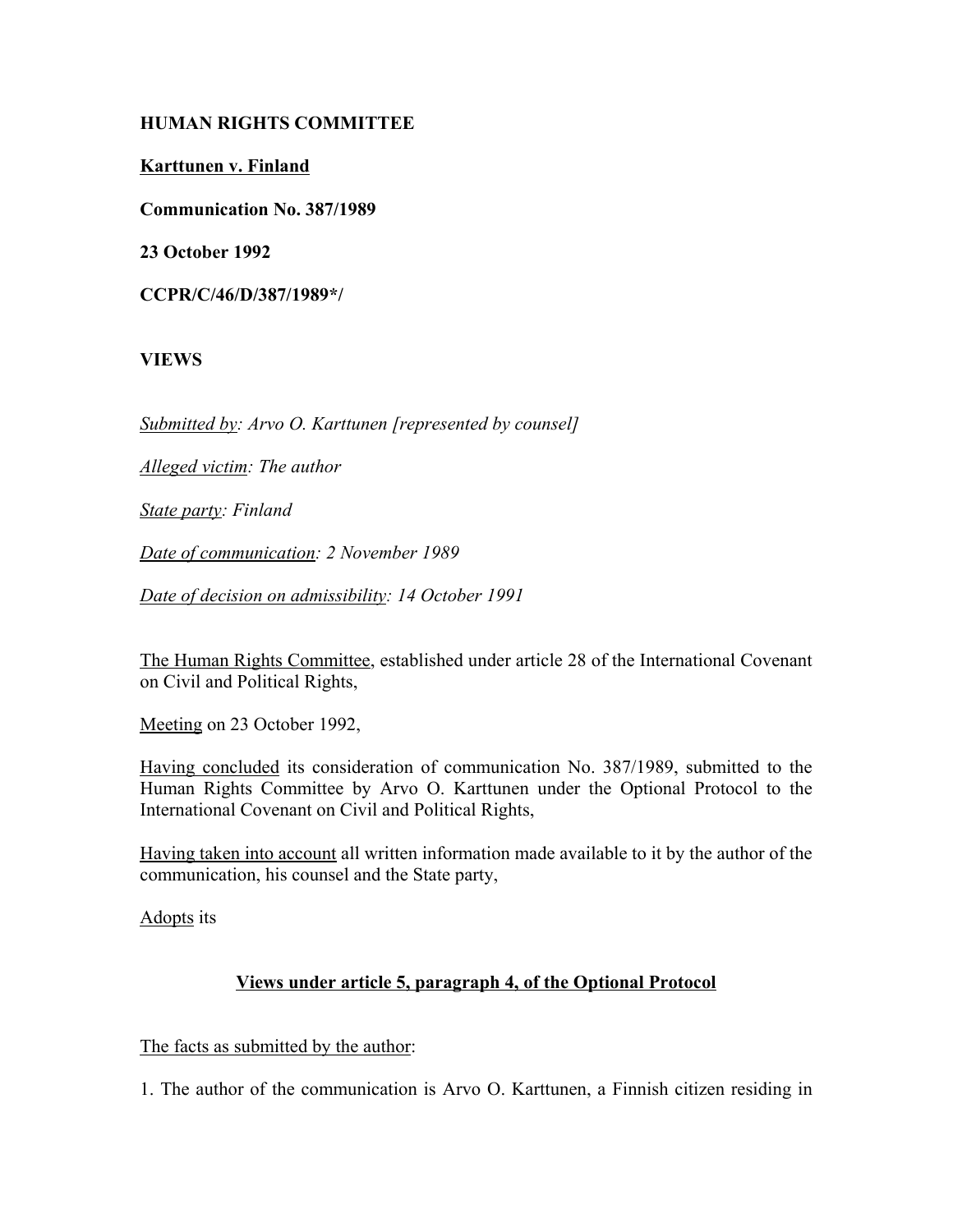Helsinki, Finland. He claims to be a victim of violations by Finland of article 14 of the International Covenant on Civil and Political Rights. He is represented by counsel.

2.1 The author was a client of the Rääkkyla Cooperative Bank, which financed his business activities through regular disbursement of loans. In July 1983, he declared bankruptcy, and on 23 July 1986, he was convicted on a charge of fraudulent bankruptcy by the Rääkkyla District Court and sentenced to thirteen months of imprisonment. The ItäSuomi Court of Appeal (Court of Appeal for Eastern Finland) confirmed the judgment of first instance on 31 March 1988. On 10 October 1988, the Supreme Court denied leave to appeal.

2.2 Finnish district courts are composed of one professional judge and five to seven lay judges, who serve in the same judicial capacity as the career judge. The latter normally prepares the court's decision and presents it to the full court, which subsequently considers the case. The court's decisions are usually adopted by consensus. In the event of a split decision, the career judge casts the decisive vote.

2.3 In Mr. Karttunen's case, the court consisted of one career judge and five lay judges. One lay judge, V.S., was the uncle of E.M., who himself was a partner of the Säkhöjohto Ltd. Partnership Company, which appeared as a complainant against the author. While interrogating the author's wife, who testified as a witness, V.S. allegedly interrupted her by saying "She is lying". The remark does not, however, appear in the trial transcript or other court documents. Another lay judge, T.R., allegedly was indirectly involved in the case prior to the trial, since her brother was a member of the board of the Rääkkyla Cooperative Bank at the time when the author was a client of the bank; the brother resigned from the board with effect of 1 January 1984. In July 1986, the Bank also appeared as a complainant against the author.

2.4 The author did not challenge the two lay judges in the proceedings before the District Court; he did raise the issue before the Court of Appeal. He also requested that the proceedings at the appellate stage be public. The Court of Appeal, however, after having reevaluated the evidence **in toto**, held that whereas V.S. should have been barred from acting as a lay judge in theauthor's case pursuant to Section 13, paragraph 1, of the Code of Judicial Procedure, the judgment of the District Court had not been adversely affected by this defect. It moreover found that T. R. was not barred from participating in the proceedings, since her brother's resignation from the board of the Rääkkyla Cooperative Bank had been effective on 1 January 1984, long before the start of the trial. The Court of Appeal's judgment of 31 March 1988 therefore upheld the lower court's decision and dismissed the author's request for a public hearing.

# The complaint:

3.1 The author contends that he was denied a fair hearing both by the Rääkkyla District Court and the Court of Appeal, in violation of article 14, paragraph 1, of the Covenant.

3.2 The author claims that the proceedings before the Rääkkyla District Court were not impartial, since the two lay judges, V.S. and T.R., should have been disqualified from the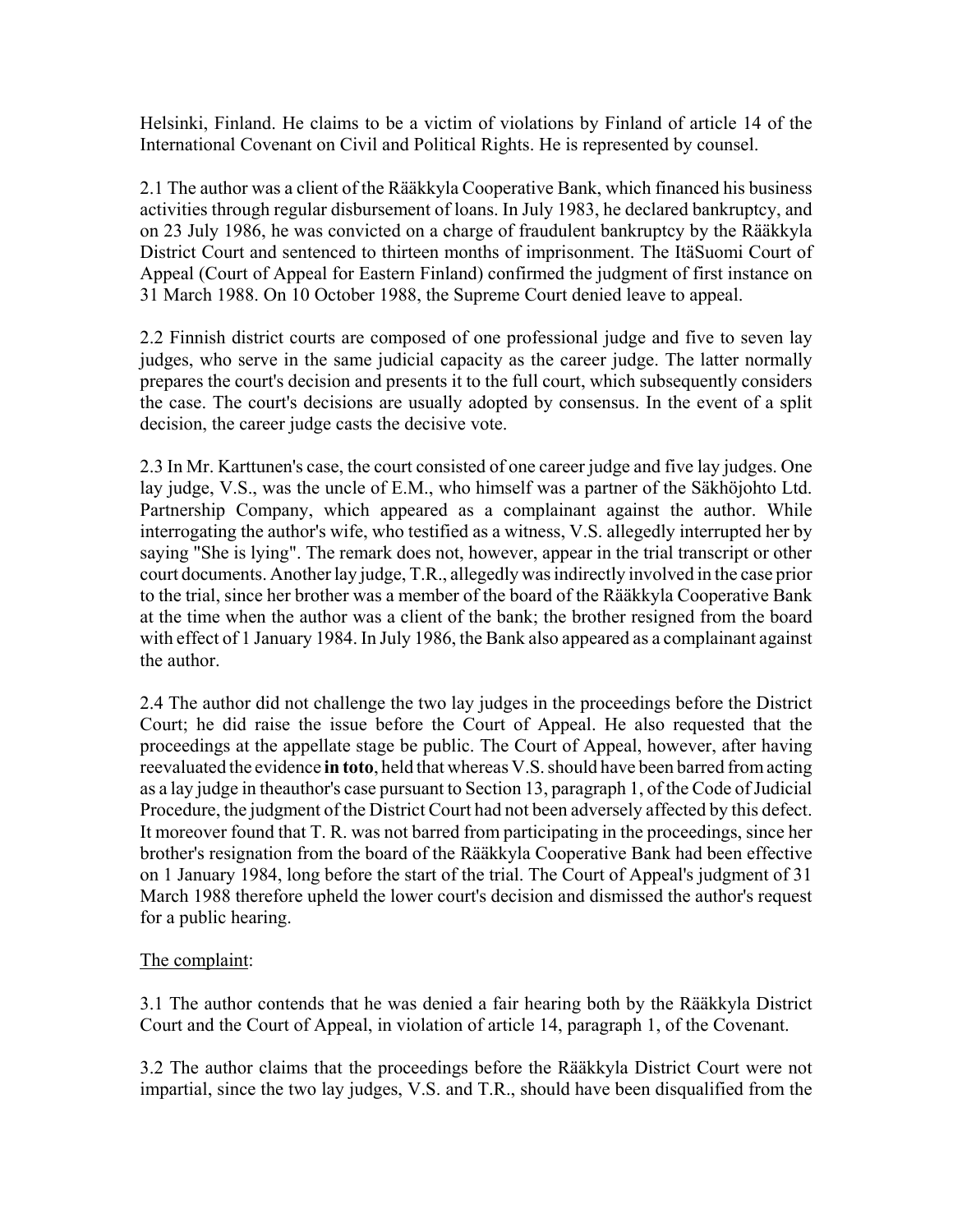consideration of his case. In particular, he claims that the remark of V.S. during the testimony of Mrs. Karttunen, amounts to a violation of article 14, paragraph 1, of the Covenant. In this context, he argues that while Section 13, paragraph 1, of the Code of Judicial Procedure provides that a judge cannot sit in court if he was previously involved in the case, it does not distinguish between career and lay judges. If the court is composed of only five lay judges, as in his case, two lay judges can considerably influence the court's verdict, as every lay judge has one vote. The author further contends that the Court of Appeal erred in finding that (a) one of the lay judges, T.R., was not disqualified to consider the case, and (b) the failure of the District Court to disqualify the other lay judge because of conflict of interest had no effect on the outcome of the proceedings.

3.3 Finally, the author asserts that article 14, paragraph 1, was violated because the Court of Appeal refused to examine the appeal in a public hearing, despite his formal requests. This allegedly prevented him from submitting evidence to the court and from having witnesses heard on his behalf.

# The State party's information and observations:

4.1 The State party concedes that the author has exhausted available domestic remedies but argues that the communication is inadmissible on the basis of article 3 of the Optional Protocol. In respect of the contention that the proceedings in the case were unfair because of the alleged partiality of two lay judges, it recalls the Court of Appeal's findings (see paragraph 3.2) and concludes that since the career judge in practice determines the court's judgment, the outcome of the proceedings before the Rääkkyla District Court was not affected by the participation of a judge who could have been disqualified.

4.2 Concerning the author's contention that the Court of Appeal denied him his right to a public hearing, the State party contends that the right to an oral hearing is not encompassed by article 14, paragraph 1, and that this part of the communication should be declared inadmissible **ratione materiae**, pursuant to article 3 of the Optional Protocol.

### The Committee's admissibility decision:

5.1 Before considering any claims contained in a communication, the Human Rights Committee must, in accordance with rule 87 of its rules of procedure, decide whether or not it is admissible under the Optional Protocol to the Covenant.

5.2 During its 43rd session, the Committee considered the admissibility of the communication. While noting the State party's contention that the communication was inadmissible under article 3 of the Optional Protocol, it observed that the material placed before it by the author in respect of alleged irregularities in the judicial proceedings raised issues that should be examined on the merits, and that the author had made reasonable efforts to substantiate his claims, for purposes of admissibility.

5.3 On 14 October 1991, the Committee declared the communication admissible in respect of article 14 of the Covenant. It requested the State party to clarify, in particular: (a) how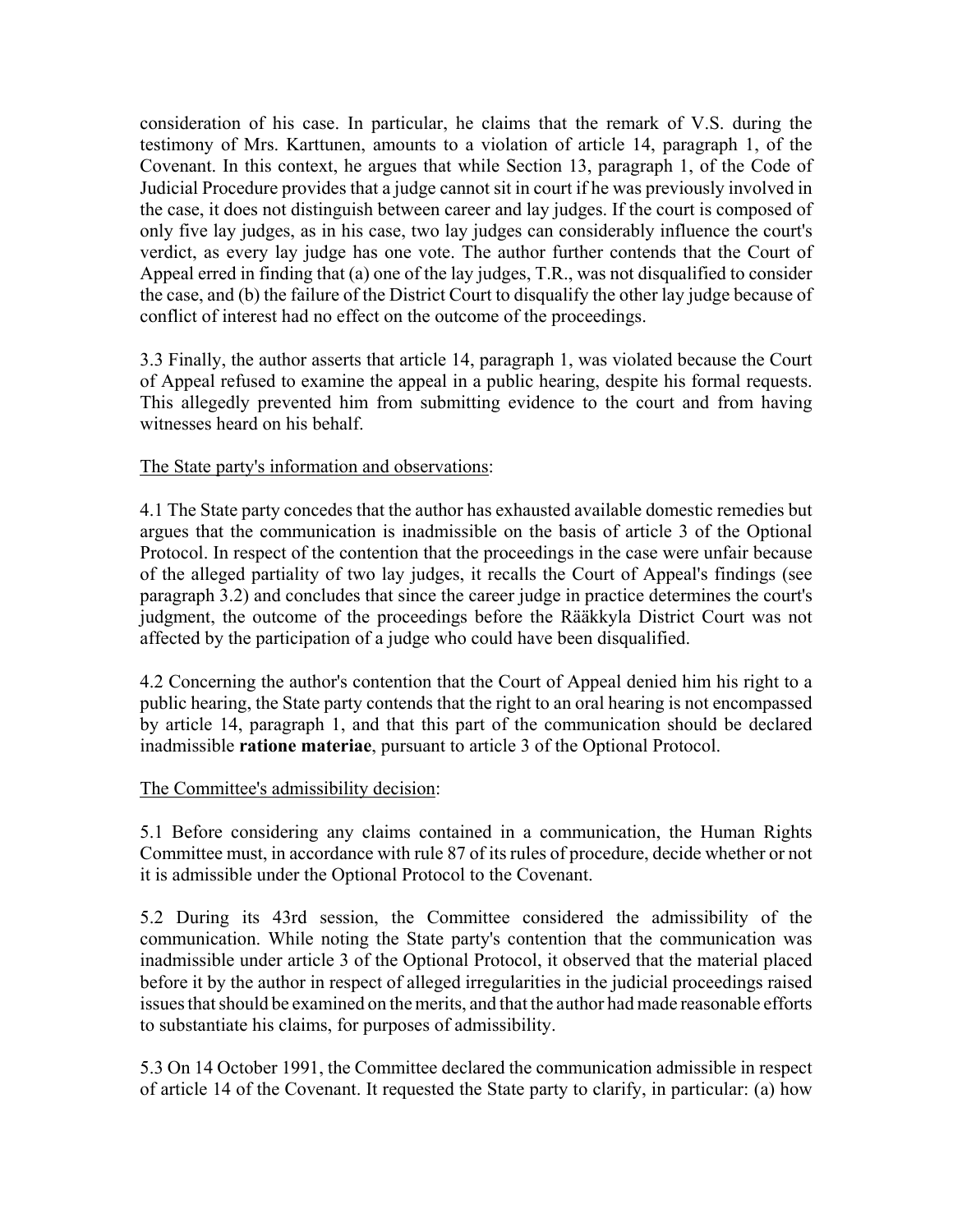Finnish law guarantees the impartiality of tribunals and how these guarantees were applied in the instant case, and (b) how domestic law safeguards the public nature of proceedings, and whether the procedure before the Court of Appeal could be considered to have been public.

## The State party's observations on the merits:

6.1 In its submission on the merits, the State party observes that the impartiality of Finnish courts is guaranteed in particular through the regulations governing the disqualification of judges(Chapter 13, Section 1, of the Code of Judicial Procedure). These provisions enumerate the reasons leading to the disqualification of a judge, which apply to all court instances; furthermore, Section 9 of the District Court Lay Boards Act (No. 322/69) provides that the disqualification of district court lay judges is governed by the regulations on disqualification of judges. These rules suffer no exception: no one who meets any of the disqualification criteria may sit as judge in a case. The Court must, moreover, **ex officio** take the disqualification grounds into consideration.

6.2 The State party concedes that the proceedings before the Rääkkyla District Court did not meet the requirement of judicial impartiality, as was acknowledged by the Court of Appeal. It was incumbent upon the Court of Appeal to correct this procedural error; the court considered that the failure to exclude lay judge V.S. did not influence the verdict, and that it was able to reconsider the matter **in toto**, on the basis of the trial transcript and the recording thereof.

6.3 The State party concedes that the Court of Appeal's opinion might be challenged, in that the alleged improper remarks of V.S. could very well have influenced the procurement of evidence and the content of the court's decision. Similarly, since the request for a public appeal hearing was rejected by the Court of Appeal, it could be argued that **no** public hearing in the case took place, since the procedure before the District Court was flawed, and the Court of Appeal did not return the matter for reconsideration by a properly qualified District Court.

6.4 Concerning the issue of publicity of the proceedings, the State party affirms that while this rule is of great practical significance in proceedings before the lower courts (where they are almost always oral), the hearing of an appeal before the Court of Appeal is generally a written procedure. Proceedings as such are not public but the documents gathered in the process are accessible to the public. Wherever necessary, the Court of Appeal may hold oral proceedings, which may be confined to only part of the issues addressed in the appeal. In the author's case, the Court of Appeal did not consider it necessary to hold a separate oral hearing on the matter.

6.5 The State party notes that neither the Committee's General Comment on article 14 nor its jurisprudence under the Optional Protocol provides direct guidance for the resolution of the case; it suggests that the interpretation of article 6 of the European Convention of Human Rights and Fundamental Freedoms may be used to assist in the interpretation of article 14 of the Covenant. In thiscontext, the State party observes that the evaluation of the fairness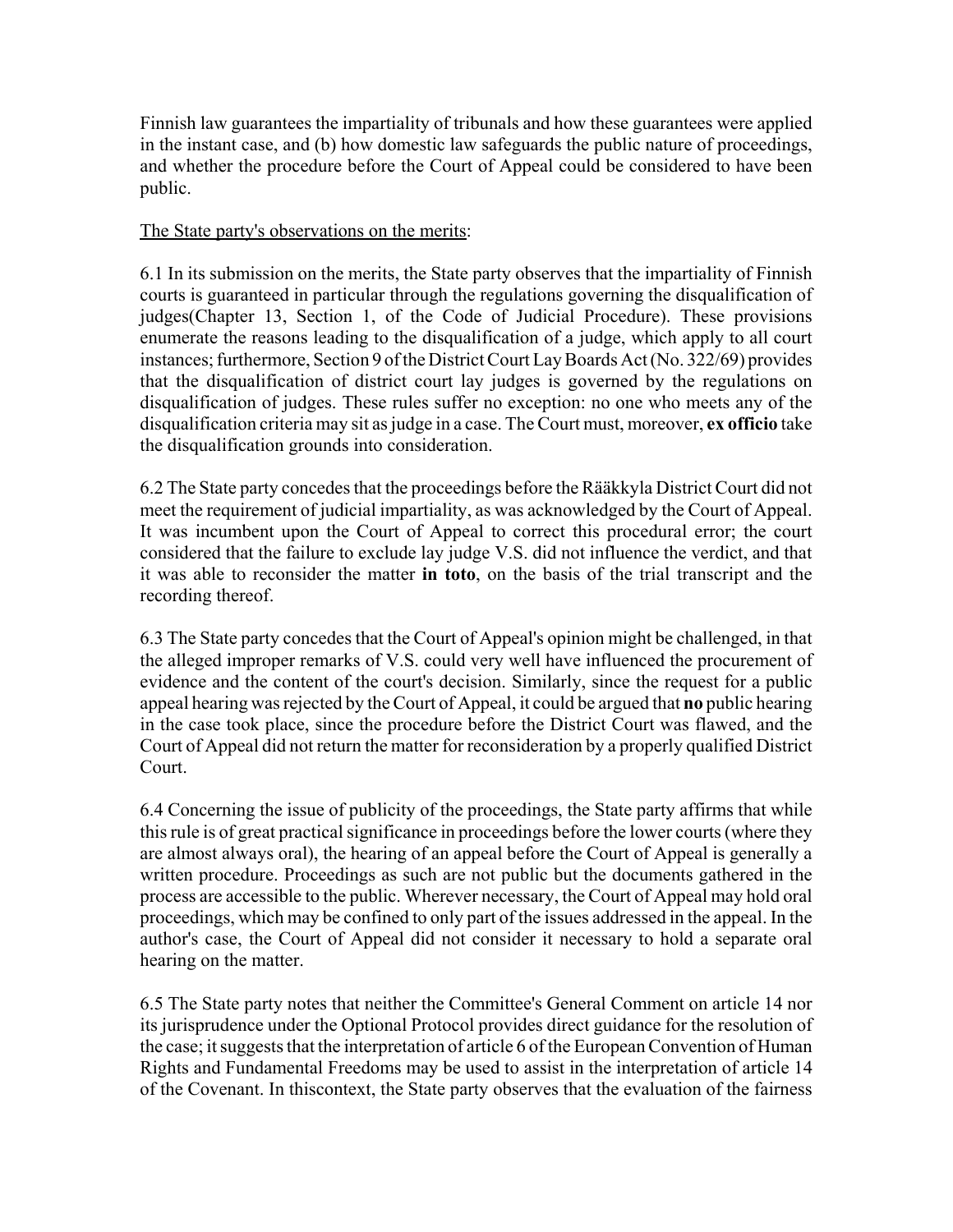of a trial in the light of article 14 of the Covenant must be made on the basis of an overall evaluation of the individual case, as the shortcomings in the proceedings before a lower court may be corrected through a hearing in the Court of Appeal. It is paramount that the principle of equality of arms be observed at all stages, which implies that the accused must have an opportunity to present his case under conditions which do not place him at a disadvantage in relation to other parties to the case.

6.6 The State party contends that while the Committee has repeatedly held that it is not in principle competent to evaluate the facts and evidence in a particular case, it should be its duty to clarify that the judicial proceedings as a whole were fair, including the way in which evidence was obtained. The State party concedes that the issue of whether a judge's possible personal motives influenced the decision of the court is not normally debated; thus, such motives cannot normally be found in the reasoned judgment of the court.

6.7 The State party observes that if the obvious disqualification of lay judge V.S. is taken into account, "neither the subjective, nor the objective test of the impartiality of the court may very well said to have been passed. It may indeed be inquired whether a trial held in th[ese] circumstances together with its documentary evidence may be regarded to such an extent reliable that it has been possible for the court of appeal to decide the matter solely ... by a written procedure".

6.8 On the other hand, the State party argues, the author had indeed the opportunity to challenge the disqualification of V.S. in the District Court, and to put forth his case in both the appeal to the Court of Appeal and the Supreme Court. Since both the prosecutor and the author appealed against the verdict of the District Court, it could be argued that the Court of Appeal was in a position to review the matter **in toto**, and that accordingly the author was not placed in a position that would have significantly obstructed his defence or influenced the verdict in a way contrary to article 14.

6.9 The State party reiterates that the publicity of judicial proceedings is an important aspect of article 14, not only for the protection of the accused but also to maintain public confidence in the functioning of the administration of justice. Had the Court of Appeal held a public oral hearing in the case, or quashed the verdict of the District Court, then the flaw in the composition of the latter could have been deemed corrected. As this did not occur in the author's case, his demand for an oral hearing may be considered justified in the light of article 14 of the Covenant.

### Examination of the merits:

7.1 The Committee is called upon to determine whether the disqualification of lay judge V.S. and his alleged disruption of the testimony of the author's wife influenced the evaluation of evidence by, and the verdict of, the Rääkkyla District Court, in a way contrary to article 14, and whether the author was denied a fair trial on account of the Court of Appeal's refusal to grant the author's request for an oral hearing. As the two questions are closely related, the Committee will address them jointly. The Committee expresses its appreciation for the State party's frank cooperation in the consideration of the author's case.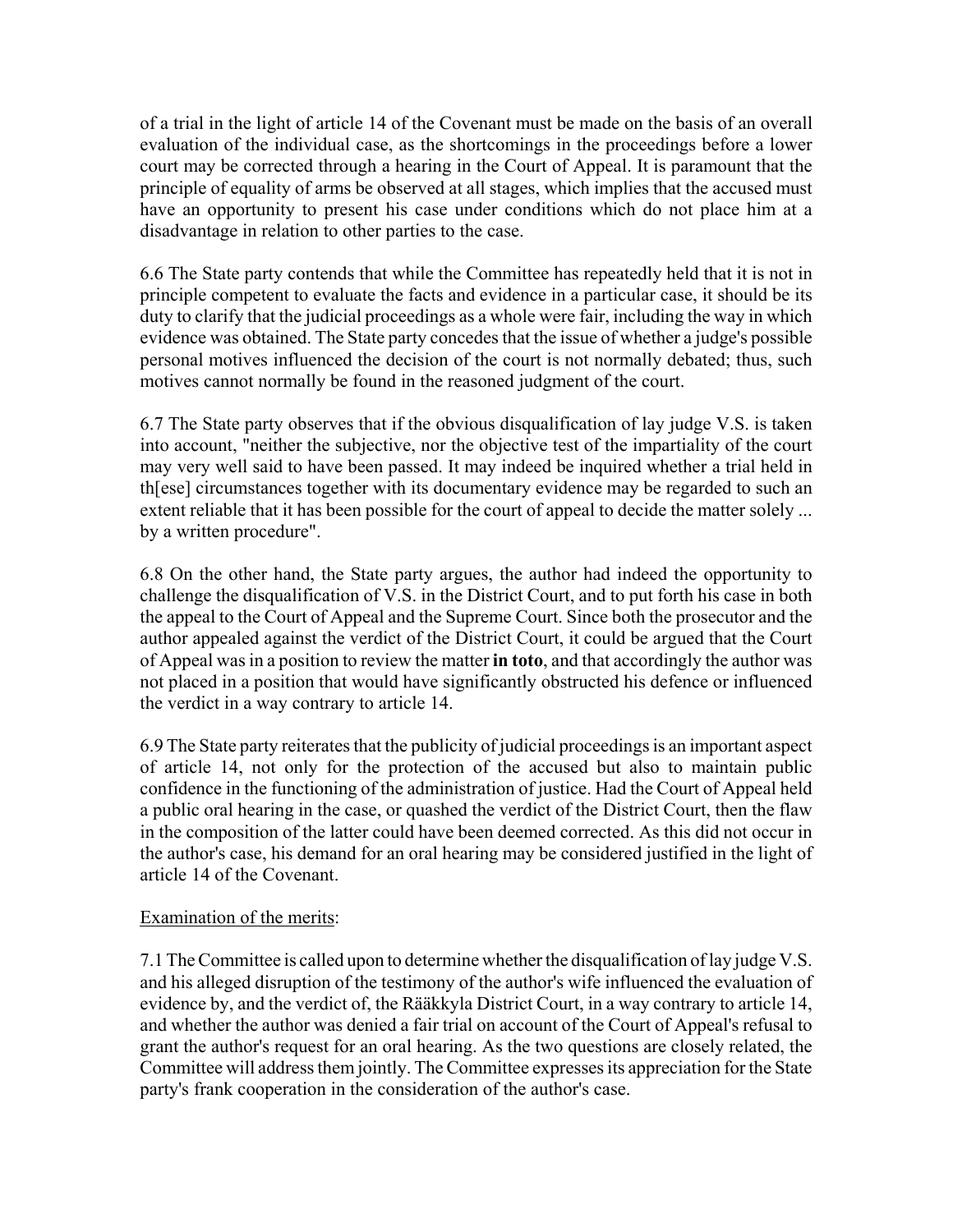7.2 The impartiality of the court and the publicity of proceedings are important aspects of the right to a fair trial within the meaning of article 14, paragraph 1. "Impartiality" of the court implies that judges must not harbour preconceptions about the matter put before them, and that they must not act in ways that promote the interests of one of the parties. Where the grounds for disqualification of a judge are laid down by law, it is incumbent upon the court to consider **ex officio** these grounds and to replace members of the court falling under the disqualification criteria. A trial flawed by the participation of a judge who, under domestic statutes, should have been disqualified cannot normally be considered to be fair or impartial within the meaning of article 14.

7.3 It is possible for appellate instances to correct the irregularities of proceedings before lower court instances. In the present case, the Court of Appeal considered, on the basis of the written evidence, that the District Court's verdict had not been influenced by the presence of lay judge V.S., while admitting that V.S. manifestly should have been disqualified. The Committee considers that the author was entitled to oral proceedings before the Court of Appeal. As the State party itself concedes, only this procedure would have enabled the Court to proceed with the reevaluation of all the evidence submitted by the parties, and to determine whether the procedural flaw had indeed affected the verdict of the District Court. In the light of the above, the Committee concludes that there has been a violation of article 14, paragraph 1.

8. The Human Rights Committee, acting under article 5, paragraph 4, of the Optional Protocol to the International Covenant on Civil and Political Rights, is of the view that the facts before it reveal a violation of article 14, paragraph 1, of the Covenant.

9. In accordance with the provisions of article 2 of the Covenant, the State party is under an obligation to provide the author with an effective remedy for the violation suffered.

10. The Committee would wish to receive from the State party, within ninety days, information about any measures adopted by the State party in respect of the Committee's Views.

[Done in English, French, Russian and Spanish, the English text being the original version.]

# Footnotes

\* Made public by decision of the Human Rights Committee.

\*/ An individual opinion by Committee member Mr. Bertil Wennergren is appended.

# **Appendix**

Individual opinion pursuant to rule 94, paragraph 3, of the rules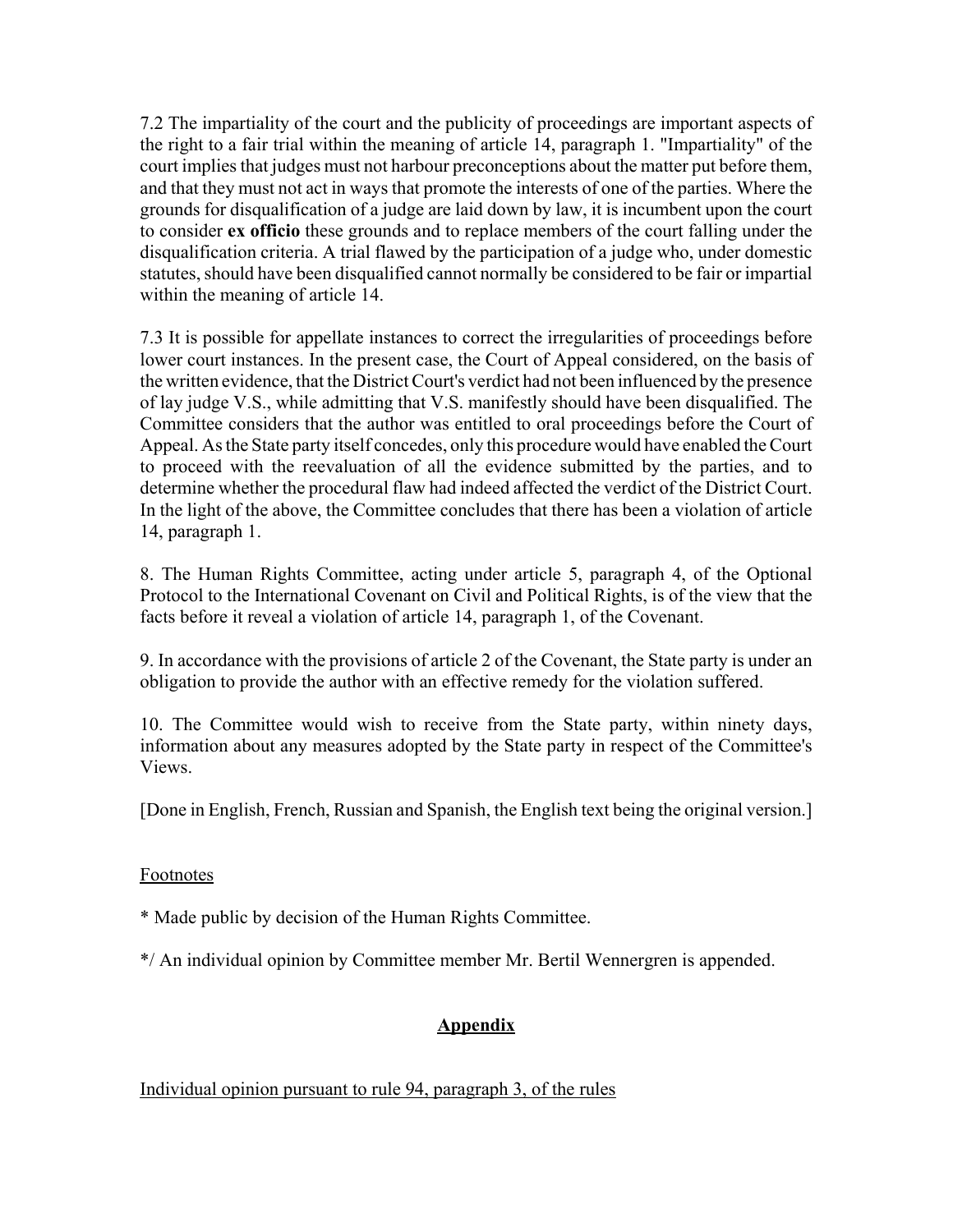## of procedure submitted by Committee member Mr. Bertil Wennergren, in respect of the Committee's Views on communication No. 387/1989

## (Arvo O. Karttunen v. Finland)

Mine is not a dissenting opinion; I merely want to clarify my view on the Committee's reasoning in this case. Mr. Karttunen's case concerns procedural requirements before an appellate court in criminal proceedings. The relevant provisions of the Covenant are laid out in article 14, firstly the general requirements for fair proceedings in paragraph 1, secondly the special guarantees in paragraph 3. Paragraph 1 applies to all stages of the judicial proceedings, be they before the court of first instance, the court of appeal, the Supreme Court, a general court of law or a special court. Paragraph 3 applies only to criminal proceedings and primarily to proceedings at first instance. The Committee's jurisprudence, however, has found the requirements of paragraph 3 to be also applicable to review and appellate procedures in criminal cases, i.e. the rights to have adequate time and facilities for the preparation of the defence and to communicate with counsel of one's own choosing (article 14, paragraph  $3(b)$ ), to be tried without undue delay (article 14, paragraph  $3(c)$ ), to have legal assistance assigned in any case where the interests of justice so require and without payment by the accused if he does not have sufficient means to pay for it (article 14, paragraph 3(d)), to have free assistance of an interpreter if the accused cannot understand or speak the language used in court (article 14, paragraph 3(f)), and finally the right not to be compelled to testify against himself or to confess guilt (article 14, paragraph 3(g)). That all these provisions should, **mutatis mutandis**, also apply to review procedures is only normal, as they are emanations of a fair trial, which in general terms is required under article 14, paragraph 1.

Under article 14, paragraph 1, everyone is entitled not only to a fair but also to a public hearing; moreover, according to article 14, paragraph 3(d), the accused is entitled to be tried in his presence. According to the **travaux préparatoires** to the Covenant, the concept of a "public hearing" must be read against the background that in the legal system of many countries, trials take place on the basis of written documentation, which is deemed not to place at risk the parties' procedural guarantees, as the content of all these documents can be made public. In my opinion, the requirement, in paragraph 1 of article 14, for a "public hearing" must be applied in a flexible way and cannot **prima facie** be understood as requiring a public **oral** hearing. I further consider that this explains why, at a later stage of the **travaux préparatoires** on article 14, paragraph 3(d), the right to be tried in one's own presence before the court of first instance was inserted.

In accordance with the Committee's case law, there can be no **a priori** assumption in favour of public **oral** hearings in review procedures. It should be noted that the right to be tried in one's own presence has not explicitly been spelled out in the corresponding provision of the European Convention on Human Rights (article 6, paragraph 3(c)). This in my opinion explains why the European Court of Human Rights, unlike the Committee, has found itself bound to interpret the concept of "public hearing" as a general requirement of "oral". The formulations of article 14, paragraphs 1 and 3(d), of the Covenant leave room for a case by case determination of when an oral hearing must be deemed necessary in review procedures,